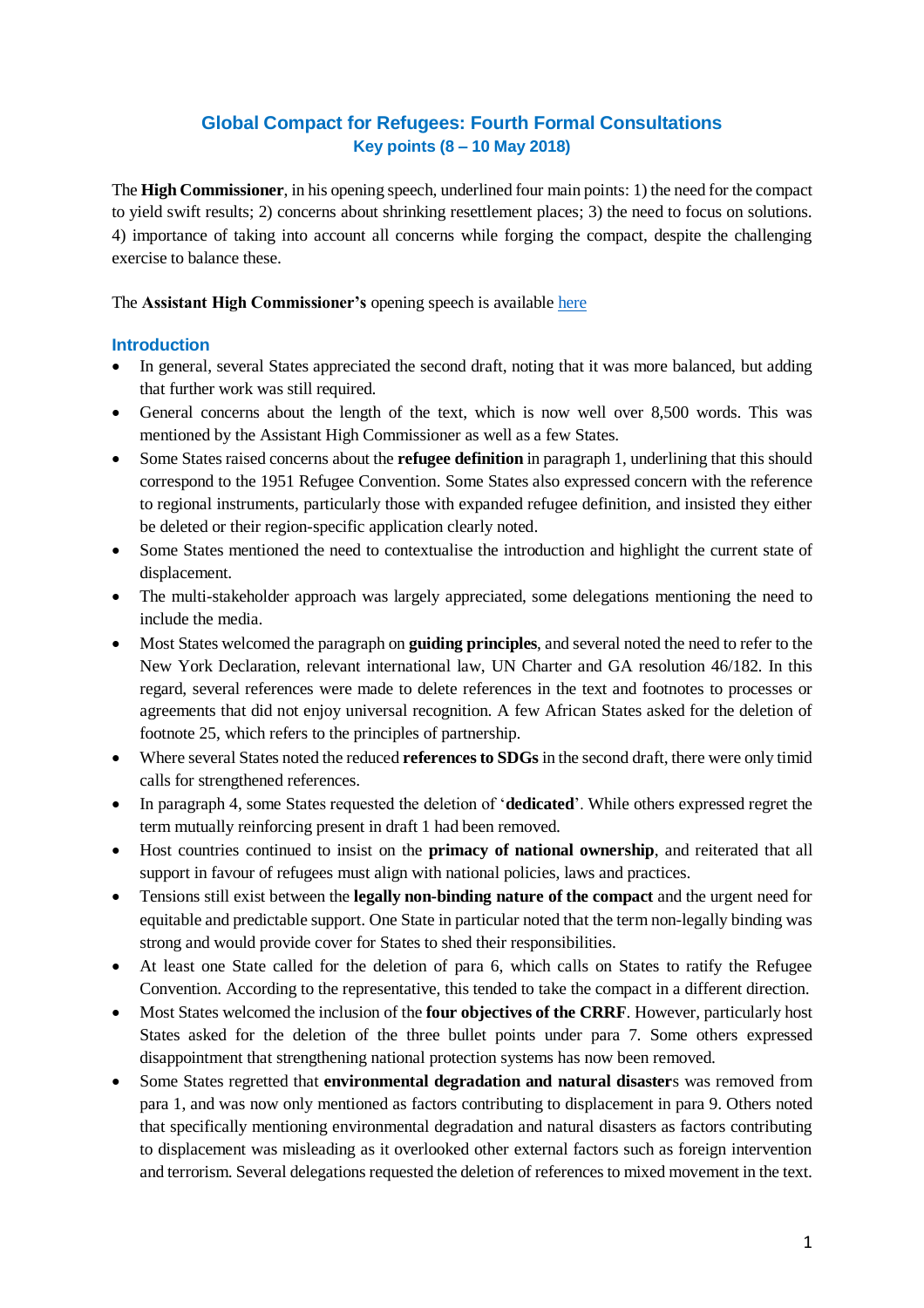- Some States reiterated the need to ensure **alignment between the two compacts** in order to ensure interlinkages and address the needs of refugees and migrants, while a few others considered that the GCR should be exclusively focused on refugees.
- Some States called to ensure better involvement, and definition of roles, of other UN agencies. Some States emphasised the need to work with IOM to ensure protection for all people on the move.
- Some States appreciated increased references to the phenomenon of **internal displacement**. But at least one State asked for the deletion of foot note 62, which refers to the guiding principles on internal displacement, arguing that this is not a consensus document.

#### **Mechanisms for burden- and responsibility-sharing**

- In general, most delegations welcomed a developed responsibility-sharing mechanism, and underlined that pledges and contributions should go beyond merely financial means. Some donor States continued to inquire about the cost implications of the new responsibility-sharing mechanisms.
- Some host States felt that language inviting commitments towards responsibility sharing was weakened by the use of language such as *good faith* and *common trust*. One State noted that unless each State's fair share of hosting refugees is calculated, there could be no genuine responsibilitysharing. Instead, the representative claimed, these will only lead to responsibility-shirking.
- The **Global Refugee Forum** as a platform to sustain high level-interest was appreciated. Coconvening of the forum by States was also appreciated in this regard, although some States encouraged the involvement of the UN Secretary General. Differing views were expressed about the periodicity of the forums ranging from two to five years. Some States also noted that the forums should not be a vehicle to induce national policy changes and requested amending paragraph 19 accordingly. Some States called on UNHCR to issue a non-paper detailing the role of the Global Refugee Forum to clarify its mandate, funding, modality and relation with other mechanisms. Volker Türk indicated this would be done. A few also asked how States will be chosen to co-host.
- The context-specific nature of the **support platform** was largely welcomed, although some States expressed concerns about multiplication of these platforms. At least one State questioned the link between the support platforms and solidarity conferences. Host States noted that such platforms must be activated at their request. Some States also cautioned against politicising such platforms through naming and shaming.
- Some concerns were raised regarding the **solidarity conferences**. Host States noted that these represent existing practices which have failed to garner sufficient resources. Donor States noted that such conferences may contradict their Grand Bargain commitments toward unearmarked funding.
- While most States appreciated the **regional and sub-regional approaches**, some underlined that these would still need to be supported by global efforts.
- Host States again made a strong call against any efforts to impose **conditionality** and reiterated that development funding should be 'over and above' existing development resources. Some donor States noted that while it is important not to impose conditionality, it is vital that additional financial resources bet matched with policies that integrate refugees in national planning.
- The proposal for measuring the impact of hosting, protecting and assisting refugees was largely welcomed, although some States asked for more details on the proposed technical-level discussions.

#### **Areas in need of support**

• Most States noted that areas in need of support were now better linked to responsibility-sharing mechanisms. However, some noted that current language seemed to indicate that support will be limited to mechanisms proposed in part 3A.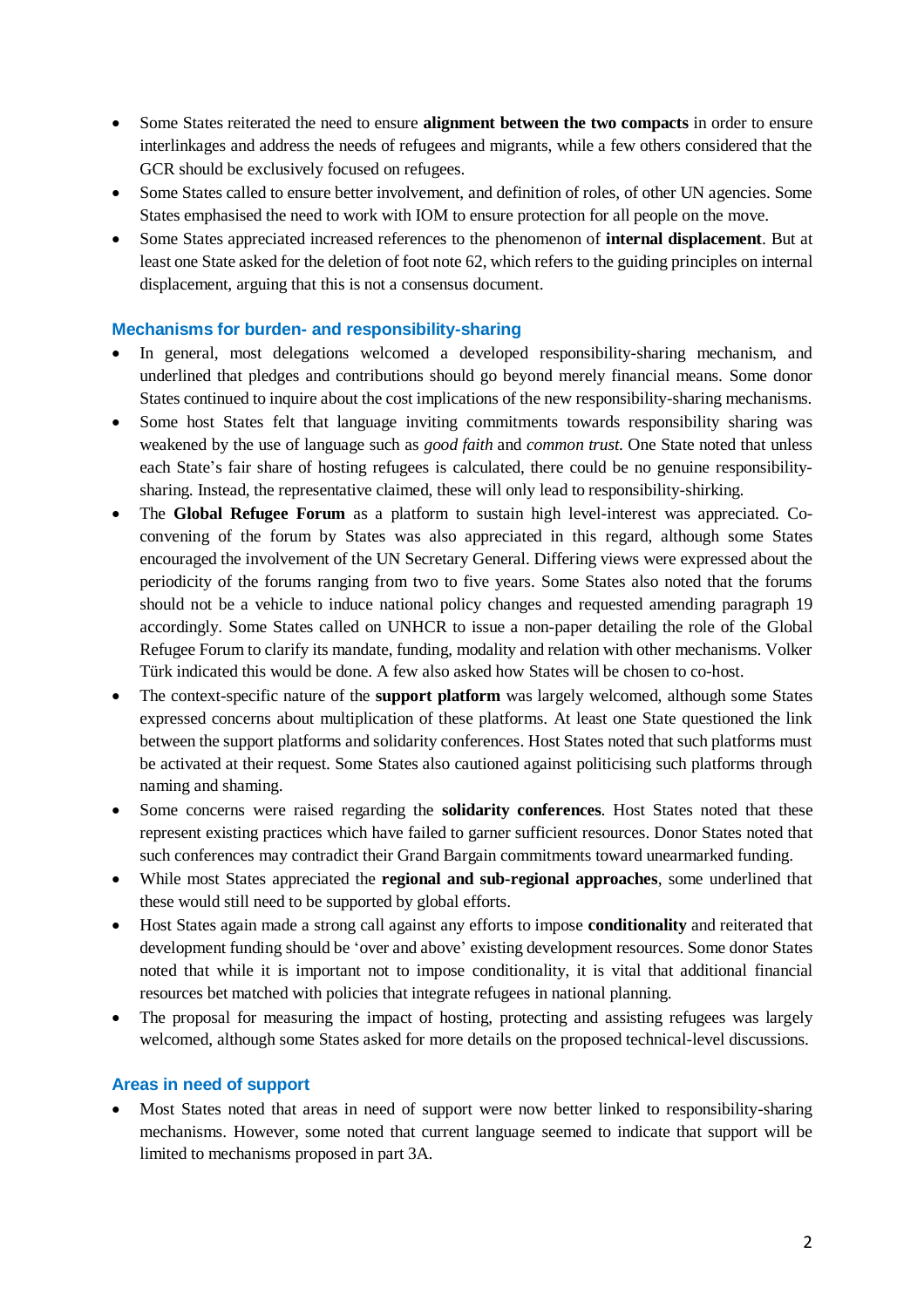- Host States called for more explicit language **underlining respect for national sovereignty, laws and policies**. They asked that language be added to highlight that areas of support indicated in the text are not exhaustive (not precluding other areas of support). There was a suggestion to add a new paragraph noting that application of measures in support of refugees should respect national institutional and implementation framework.
- Some States noted that while supporting host States was important, it was equally crucial to ensure the people-centred nature of the compact by improving protection and solutions for refugees.
- In general, States appreciated that **age, gender and diversity considerations** were further strengthened. Some called for references to LGBTIQ people and adolescent girls.
- Several states welcomed more references to **disability** in the second draft. However, some states noted that disability considerations were not uniformly applied, and called for mainstreaming. At least one state requested for a specific paragraph on disability.
- Most States expressed satisfaction with language emphasising national security. Some noted the need to reintroduce language of the first draft relating to upholding the civilian and humanitarian character of "international protection" as opposed to "asylum". There was also a suggestion of deleting reference to UN peace operations in footnote 38 as this did not reflect their mandate. And on combating smuggling and trafficking, some States noted that along with international efforts, it also required stronger national involvement.
- A few transit States called again to better reflect their concerns especially during registration and documentation.
- Most States welcome clarification on the **group-based** recognition of protection needs, and some asked for the deletion of mixed movements from this section.
- The proposal for the **asylum capacity support group** was largely welcomed. Some States continued to call for ensuring geographical representation and avoiding duplication with existing mechanisms. One State noted the need to promote south-south cooperation through this group.

## **Meeting needs and supporting communities**

- In general, most States now consider this section to be well developed. Some States nevertheless proposed specific suggestions. Host States, while acknowledging language aimed at assuaging their concerns, continued to note that the section remained prescriptive.
- While most States welcomed greater **complementarity between humanitarian and development action**, there were calls from some to recognise the different approaches of both as well as assurance that such complementarity led to additional resources.
- States welcomed the emphasis on quality **education**, but some noted that access to higher education for girls could be further strengthened. Whereas some host States noted that improving the quality of, and access to, education would require significant financial resources from the international community. On scholarships, one State noted that language should be amended to include host community's access to scholarships too.
- Most States welcomed the new language on **jobs and livelihoods**, some insisting on the need for **decent** work.
- On **health**, several States called for including sexual and reproductive health and obstetric care as they noted this was a lifesaving and essential measure. Some States also called for increasing access to HIV treatment. The importance of counselling services for victims of gender-and sexual based violence or trafficking was also noted.
- The new section on **children** was welcomed by most States. At least one State noted that alongside considering the best interest of the child, it was important to be cognisant of the rights of their parents and caregivers as well as their respective State.